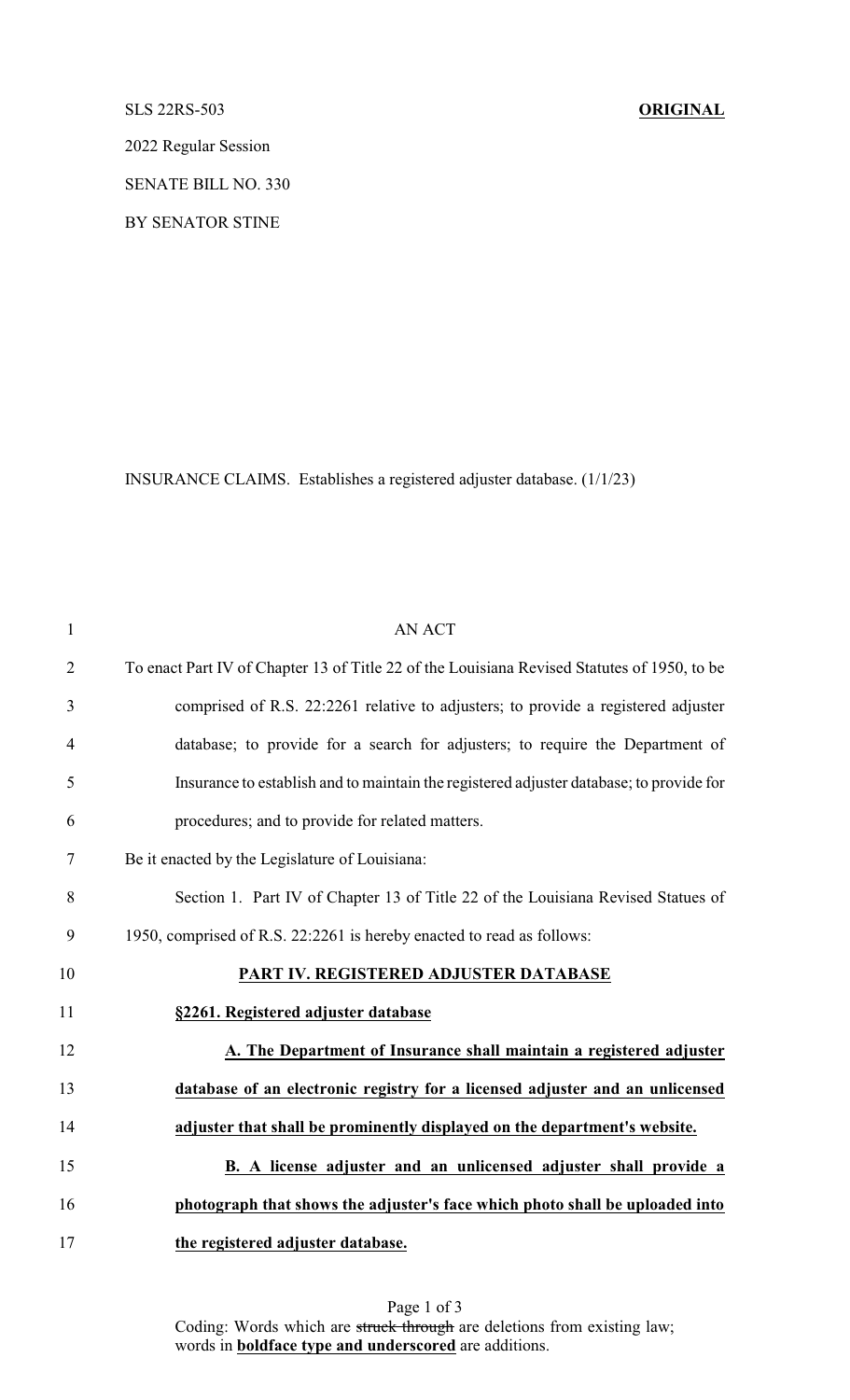| $\mathbf{1}$   | C. The registered adjuster database shall include but not be limited to          |
|----------------|----------------------------------------------------------------------------------|
| $\overline{2}$ | all of the following items:                                                      |
| 3              | (1) A search for registered adjusters by first and last name or by license       |
| 4              | number.                                                                          |
| 5              | (2) Allow a person to view a picture of a registered adjuster.                   |
| 6              | (3) Allow a person to view the license status of a registered adjuster that      |
| 7              | includes all of the following items:                                             |
| 8              | (a) The date the license was obtained and the states in which the adjuster       |
| 9              | is licensed.                                                                     |
| 10             | (b) Whether the license is active or has expired.                                |
| 11             | (4) Allow a person to view the insurer that employs the adjuster                 |
| 12             | including all of the insurers who have employed or utilized the adjuster and the |
| 13             | past dates of employment.                                                        |
| 14             | (5) Allow a person to view all adjusting firms that have employed or             |
| 15             | utilized the adjuster and the adjuster's past dates of employment.               |
| 16             | (6) Allow a person to view the past work history of the adjuster.                |
| 17             | (7) Allow a person to view any complaints filed with the department that         |
| 18             | were against the adjuster which shall include any administrative or criminal     |
| 19             | action that may have been taken against the adjuster.                            |
| 20             | (8) Allow a person to view all other non-privileged information or               |
| 21             | records the department may have regarding the adjuster.                          |
| 22             | (9) All functions of the registered adjuster database shall be easily            |
| 23             | understandable for a person who is not familiar with insurance terms.            |
| 24             | D. The commissioner of insurance may adopt rules and regulations as              |
| 25             | may be necessary to implement the provisions of this Section.                    |
| 26             | Section 2. This Act shall become effective on January 1, 2023.                   |